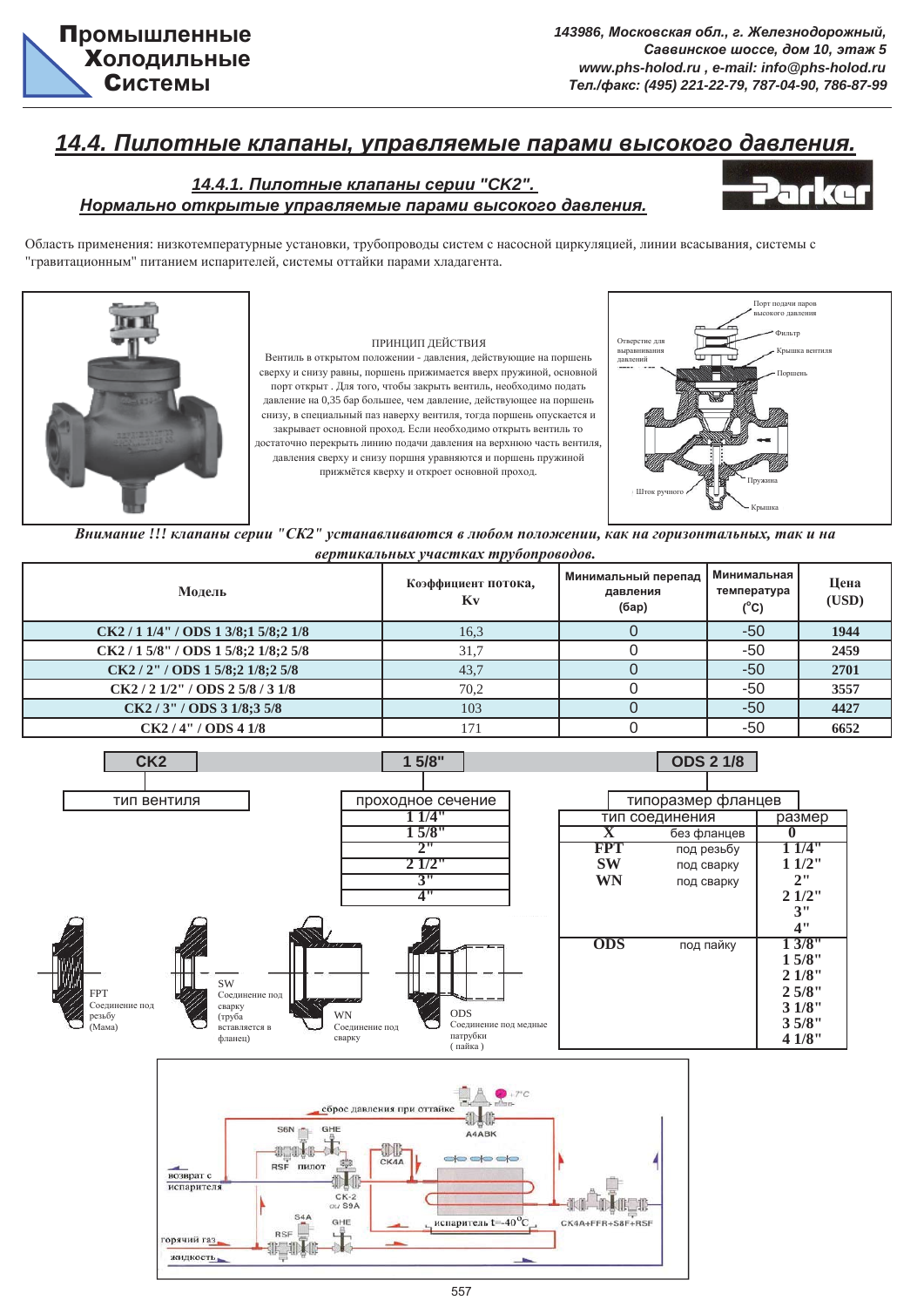## Таблицы подбора холодопроизводительности для соленоидов *ɫɟɪɢɣ "S5A", "S7A", "S4A", "ɋK2".*

Данные в таблице приведены для следующих условий: температура жидкого хладагента высокого давления перед ТРВ +35 °С и перегрев на входе в клапан - 10К. Для расчета производительности клапана при других температурах жидкости умножайте данные таблицы на соответствующий "корректирующий фактор температуры жидкости".

Нижеприведенные данные отражают максимальную производительность клапанов при перепаде давления от 0,07 до 0,21 Бар.

Корректирующий фактор температуры жидкости перед ТРВ.

| 1 емпература | -<br>1 U |      | 10   | 20   | ن ک                   | $\overline{\phantom{a}}$<br>3U | າ ະ<br>υJ | -46  |  |
|--------------|----------|------|------|------|-----------------------|--------------------------------|-----------|------|--|
| жидкого R-22 | ر بي 1   | 1,26 | 1,18 | 1,11 | $\sim$ $\sim$<br>1,01 | 1,04                           | 1,00      | 0,96 |  |

|                                              | Всасывание хладагент R22<br>$(\kappa B)$ . |            |           |                          |             |                                    |             |                       |  |  |  |
|----------------------------------------------|--------------------------------------------|------------|-----------|--------------------------|-------------|------------------------------------|-------------|-----------------------|--|--|--|
| Температура и<br>давление                    | $\triangle$ Р на регуляторе                | S7A<br>3/4 | S7A<br>1  | S <sub>5</sub> A<br>11/4 | S5A<br>15/8 | S <sub>5</sub> A<br>$\overline{2}$ | S5A<br>21/2 | S <sub>5</sub> A<br>3 |  |  |  |
| испарения<br>$^0\mathrm{C}$ / $6\mathrm{ap}$ | (6ap)                                      | Kv<br>6,8  | Kv<br>8,6 | Kv<br>16,3               | Kv<br>31,7  | Kv<br>43,7                         | Kv<br>70,7  | Kv<br>98              |  |  |  |
|                                              | 0,070                                      | 13,68      | 17,3      | 32,79                    | 63,76       | 87,9                               | 142,2       | 197,11                |  |  |  |
| 10 °C<br>6,80 бар                            | 0,140                                      | 19,34      | 24,46     | 46,37                    | 90,17       | 124,31                             | 201,11      | 278,76                |  |  |  |
|                                              | 0,210                                      | 23,69      | 29,96     | 56,79                    | 110,44      | 152,24                             | 246,3       | 341,41                |  |  |  |
|                                              | 0,070                                      | 12,5       | 15,91     | 30,15                    | 58,63       | 80,82                              | 130,76      | 181,25                |  |  |  |
| $5^{\circ}$ C<br>5,84 бар                    | 0,140                                      | 17,79      | 22,49     | 42,63                    | 82,91       | 114,3                              | 184,92      | 256,33                |  |  |  |
|                                              | 0,210                                      | 21,78      | 27,55     | 52,22                    | 101,55      | 139,99                             | 226,48      | 313,94                |  |  |  |
|                                              | 0,070                                      | 11,52      | 14,57     | 27,62                    | 53,71       | 74,04                              | 119,78      | 166,04                |  |  |  |
| $0 °C$ :<br>4,98 бар                         | 0,140                                      | 16,29      | 20,61     | 39,06                    | 75,95       | 104,71                             | 169,4       | 234,81                |  |  |  |
|                                              | 0,210                                      | 19,95      | 25,24     | 47,83                    | 93,03       | 128,24                             | 207,47      | 287,59                |  |  |  |
|                                              | 0,070                                      | 10,52      | 13,3      | 25,21                    | 49,04       | 67,6                               | 109,37      | 151,6                 |  |  |  |
| $-5 °C$ :<br>4,22 бар                        | 0,140                                      | 14,88      | 18,81     | 35,66                    | 69,35       | 95,6                               | 154,67      | 214,39                |  |  |  |
|                                              | 0,210                                      | 18,22      | 23,04     | 43,67                    | 84,93       | 117,09                             | 189,43      | 262,57                |  |  |  |
|                                              | 0,070                                      | 9,57       | 12,1      | 22,94                    | 44,61       | 61,49                              | 99,48       | 137,9                 |  |  |  |
| $-10 °C$<br>3,55 бар                         | 0.140                                      | 13,53      | 17,11     | 32,44                    | 63,08       | 86,96                              | 140,69      | 195,02                |  |  |  |
|                                              | 0,210                                      | 16,57      | 20,96     | 39,73                    | 76,26       | 106,51                             | 172,31      | 238,85                |  |  |  |
|                                              | 0,070                                      | 8,66       | 10,96     | 20,77                    | 40,39       | 55,68                              | 90,08       | 124,87                |  |  |  |
| $-15^{\circ}$ C<br>2,96 бар                  | 0,140                                      | 12,25      | 15,5      | 29,37                    | 57,12       | 78,74                              | 127,4       | 176,59                |  |  |  |
|                                              | 0,210                                      | 15,01      | 18,98     | 35,97                    | 69,96       | 96,44                              | 156,03      | 216,28                |  |  |  |
|                                              | 0.070                                      | 7,82       | 9,88      | 18,73                    | 36,43       | 50,23                              | 81,26       | 112,63                |  |  |  |
| $-20 °C$<br>2,45 бар                         | 0,140                                      | 11,05      | 13,98     | 26,49                    | 51,52       | 71,03                              | 114,91      | 159,29                |  |  |  |
|                                              | 0,210                                      | 13,54      | 17,12     | 32,45                    | 63,1        | 86,99                              | 140,74      | 195,09                |  |  |  |
|                                              | 0,070                                      | 7,04       | 8,9       | 16,87                    | 32,8        | 45,22                              | 73,15       | 101,4                 |  |  |  |
| $-25 °C$<br>2,02 бар                         | 0,140                                      | 8,41       | 10,64     | 20,16                    | 39,2        | 54,04                              | 87,43       | 121,19                |  |  |  |
|                                              | 0,210                                      | 9,95       | 12,58     | 23,85                    | 46,39       | 63,94                              | 103,45      | 143,4                 |  |  |  |

Внимание! При установке клапана на трубопроводе возврата парожидкостной смеси из испарителя в схемах с насосной циркуляцией хладагента (с кратностью от 2 до 5), умножайте производительность испарителя на коэффициент 1,25, а затем для полученной производительности подбирайте соленоидный клапан согласно данным вышепреведенной таблицы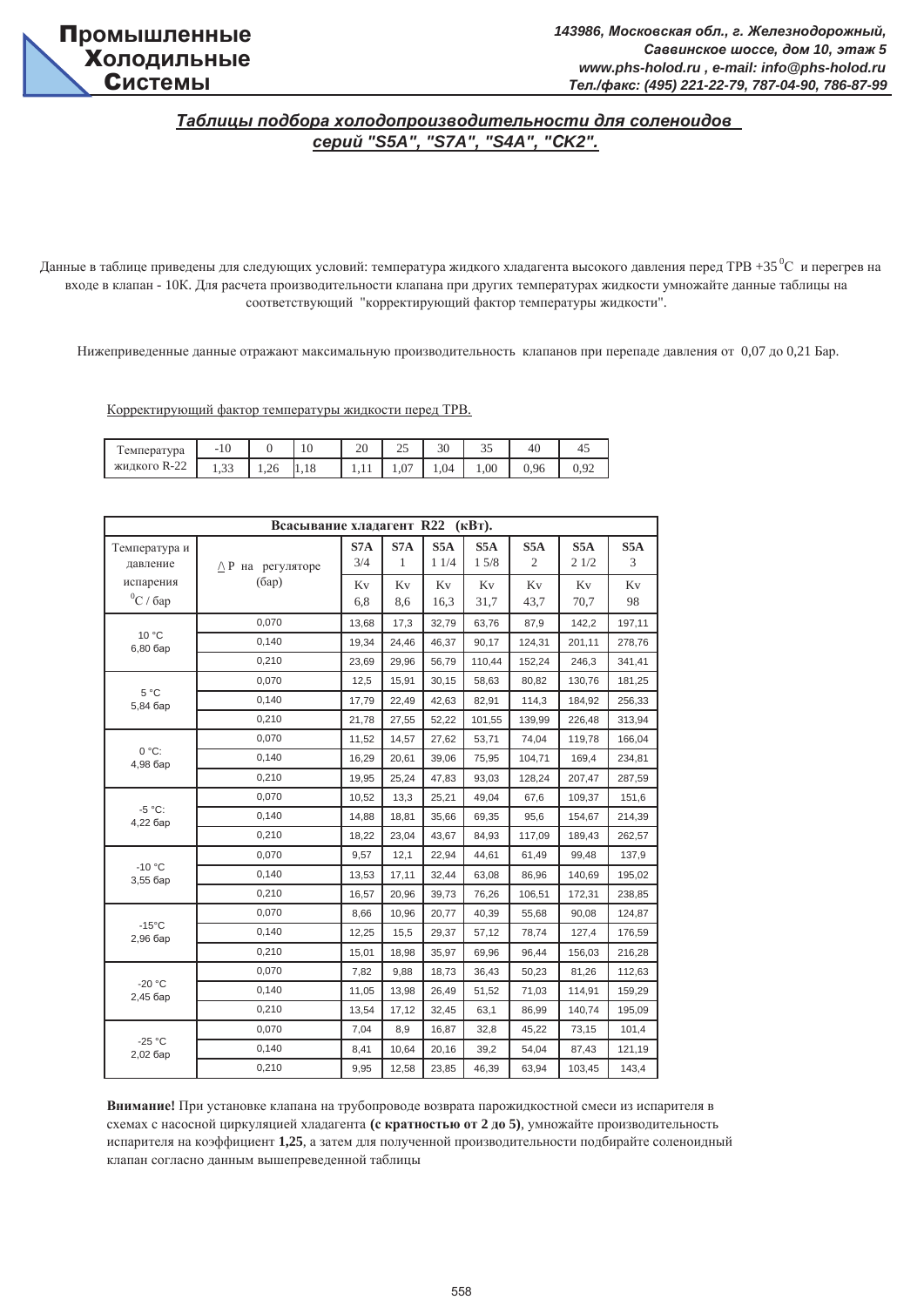# **и Холодильные Системы**

|                        | Всасывающая линия хладагент R-22 (кВт). |             |             |            |             |                       |                       |           |           |
|------------------------|-----------------------------------------|-------------|-------------|------------|-------------|-----------------------|-----------------------|-----------|-----------|
| Температура<br>кипения | $\wedge$ Р на регуляторе                | CK2<br>11/4 | CK2<br>15/8 | CK2<br>2   | CK2<br>21/2 | CK2<br>$\overline{3}$ | CK2<br>$\overline{4}$ | CK2<br>5  | CK2<br>6  |
| $^{\circ}$ C           | (6ap)                                   | Kv<br>16,3  | Kv<br>31,7  | Kv<br>43,7 | Kv<br>70,2  | Kv<br>103             | Kv<br>171             | Kv<br>244 | Kv<br>342 |
|                        | 0,017                                   | 11,3        | 22,0        | 30,3       | 48,7        | 71,4                  | 118,6                 | 169,2     | 237,2     |
| $-10$                  | 0,035                                   | 16,2        | 31,5        | 43,5       | 69,9        | 102,5                 | 170,1                 | 242,8     | 340,3     |
|                        | 0,070                                   | 22,9        | 44,6        | 61,5       | 98,8        | 144,9                 | 240,6                 | 343,3     | 481,2     |
|                        | 0,017                                   | 10,2        | 19,9        | 27,4       | 44,1        | 64,7                  | 107,4                 | 153,2     | 214,8     |
| $-15$                  | 0,035                                   | 14,7        | 28,6        | 39,4       | 63,3        | 92,8                  | 154,1                 | 219,8     | 308,1     |
|                        | 0,070                                   | 20,8        | 40,4        | 55,7       | 89,5        | 131,2                 | 217,9                 | 310,9     | 435,8     |
|                        | 0,017                                   | 9,2         | 18,0        | 24,8       | 39,8        | 58,3                  | 96,9                  | 138,2     | 193,7     |
| $-20$                  | 0,035                                   | 13,3        | 25,7        | 35,5       | 57,1        | 83,7                  | 138,9                 | 198,3     | 277,9     |
|                        | 0.070                                   | 18,7        | 36,4        | 50,2       | 80,7        | 118,4                 | 196,5                 | 280,4     | 393,1     |
|                        | 0,017                                   | 8,3         | 16,2        | 22,3       | 35,8        | 52,5                  | 87,2                  | 124,4     | 174,4     |
| $-25$                  | 0,035                                   | 11,9        | 23,2        | 32,0       | 51,4        | 75,4                  | 125,1                 | 178,5     | 250,2     |
|                        | 0,070                                   | 16,9        | 32,8        | 45,2       | 72,6        | 106,6                 | 176,9                 | 252,5     | 353,9     |
|                        | 0,017                                   | 7,4         | 14,4        | 19,9       | 32,0        | 46,9                  | 77,9                  | 111,1     | 155,8     |
| $-30$                  | 0,035                                   | 10,7        | 20,7        | 28,6       | 45,9        | 67,3                  | 111,8                 | 159,5     | 223,5     |
|                        | 0,070                                   | 15,1        | 29,3        | 40,4       | 64,9        | 95,2                  | 158,0                 | 225,5     | 316,1     |
|                        | 0,017                                   | 6,6         | 12,8        | 17,7       | 28,4        | 41,7                  | 69,3                  | 98,8      | 138,5     |
| $-35$                  | 0,035                                   | 9,5         | 18,4        | 25,4       | 40,8        | 59,9                  | 99,4                  | 141,8     | 198,7     |
|                        | 0,070                                   | 13,4        | 26,1        | 35,9       | 57,7        | 84,6                  | 140,5                 | 200,5     | 281,1     |
|                        | 0,017                                   | 5,8         | 11,4        | 15,6       | 25,1        | 36,9                  | 61,2                  | 87,3      | 122,4     |
| $-40$                  | 0,035                                   | 8,4         | 16,3        | 22,4       | 36,1        | 52,9                  | 87,8                  | 125,3     | 175,7     |
|                        | 0,070                                   | --          | --          | --         | --          | --                    | --                    | --        | --        |

#### Возврат с испарителя. инкл с насосной циркуляцией.

|                        | Всасывающая линия хладагент R-22 (кВт). |                          |                          |                          |                          |                          |                          |                          |                          |
|------------------------|-----------------------------------------|--------------------------|--------------------------|--------------------------|--------------------------|--------------------------|--------------------------|--------------------------|--------------------------|
| Температура<br>кипения | $\wedge$ Р на регуляторе                | CK2<br>11/4              | CK2<br>15/8              | CK2<br>2                 | CK2<br>21/2              | CK2<br>3                 | CK2<br>$\overline{4}$    | CK2<br>5                 | CK2<br>6                 |
| $^{\circ}$ C           | (6ap)                                   | Kv<br>16,3               | Kv<br>31,7               | Kv<br>43,7               | Kv<br>70,2               | Kv<br>103                | Kv<br>171                | Kv<br>244                | Kv<br>342                |
|                        | 0,017                                   | 15,2                     | 29,6                     | 40,8                     | 65,5                     | 96,0                     | 159,5                    | 227,5                    | 318,9                    |
| $-10$                  | 0,035                                   | 21,8                     | 42,4                     | 58,5                     | 93,9                     | 137,8                    | 228,8                    | 326,5                    | 457,6                    |
|                        | 0,070                                   | 30,8                     | 60,0                     | 82,7                     | 132,8                    | 194,9                    | 323,6                    | 461,7                    | 647,1                    |
|                        | 0,017                                   | 14,2                     | 27,6                     | 38,1                     | 61,1                     | 89,7                     | 148,9                    | 212,5                    | 297,8                    |
| $-15$                  | 0,035                                   | 20,4                     | 39,6                     | 54,6                     | 87,7                     | 128,7                    | 213,5                    | 304,9                    | 427,3                    |
|                        | 0,070                                   | 28,8                     | 56,0                     | 77,2                     | 124,0                    | 182,0                    | 302,1                    | 431,1                    | 604,3                    |
|                        | 0,017                                   | 13,2                     | 25,7                     | 35,4                     | 56,8                     | 83,4                     | 138,5                    | 197,6                    | 276,9                    |
| $-20$                  | 0,035                                   | 18,9                     | 36,8                     | 50,8                     | 81,6                     | 119,7                    | 198,7                    | 283,5                    | 397,3                    |
|                        | 0,070                                   | 26,8                     | 52,1                     | 71,8                     | 115,3                    | 169,2                    | 280,9                    | 400.9                    | 561,9                    |
|                        | 0,017                                   | 12,3                     | 23,8                     | 32,8                     | 52,8                     | 77,4                     | 128,5                    | 183,3                    | 257,0                    |
| $-25$                  | 0,035                                   | 17,6                     | 34,2                     | 47,1                     | 75,7                     | 111,1                    | 184,4                    | 263,1                    | 368,7                    |
|                        | $\sim$                                  |                          | $\overline{\phantom{a}}$ | $\overline{\phantom{a}}$ | $\overline{\phantom{a}}$ | $\overline{\phantom{a}}$ | $\overline{\phantom{a}}$ | $\overline{\phantom{a}}$ | --                       |
|                        | 0,017                                   | 11,3                     | 21.9                     | 30,2                     | 48,6                     | 71,2                     | 118,3                    | 168,8                    | 236,5                    |
| $-30$                  | 0,035                                   | 16,2                     | 31,5                     | 43,4                     | 69,7                     | 102,2                    | 169,7                    | 242,1                    | 339,4                    |
|                        | $\mathbb{Z}^2$                          | Щ.                       | Щ.                       | $\overline{\phantom{a}}$ | u,                       | $\overline{\phantom{a}}$ | $\overline{\phantom{a}}$ | u.                       | Ш.                       |
|                        | 0,017                                   | 10,3                     | 20,1                     | 27,7                     | 44,5                     | 65,3                     | 108,4                    | 154,6                    | 216,7                    |
| $-35$                  | 0,035                                   | 14,8                     | 28,8                     | 39,7                     | 63,8                     | 93,7                     | 115,5                    | 221,9                    | 311,0                    |
|                        | ш.                                      | Щ.                       | $\overline{\phantom{a}}$ | $\overline{\phantom{a}}$ | $\bar{\phantom{a}}$      | $\bar{\phantom{a}}$      | $\mathbb{Z}^2$           | $\overline{\phantom{a}}$ | $\overline{\phantom{a}}$ |
|                        | 0,017                                   | 9,4                      | 18,3                     | 25,2                     | 40,5                     | 59,4                     | 98,7                     | 140,8                    | 197,3                    |
| $-40$                  | 0,035                                   | 13,5                     | 26,3                     | 36,2                     | 58,1                     | 85,3                     | 141,6                    | 202,0                    | 283,2                    |
|                        | $\overline{\phantom{a}}$                | $\overline{\phantom{a}}$ | $\overline{\phantom{a}}$ | $\overline{\phantom{a}}$ | $\overline{\phantom{a}}$ | $\overline{\phantom{a}}$ | $\overline{\phantom{a}}$ | --                       | $\overline{\phantom{a}}$ |

Внимание! При установке клапана на трубопроводе возврата парожидкостной смеси из испарителя в схемах с насосной циркуляцией хладагента (с кратностью от 2 до 5), умножайте производительность испарителя на коэффициент 1,25, а затем для полученной производительности подбирайте соленоидный клапан согласно данным вышепреведенной таблицы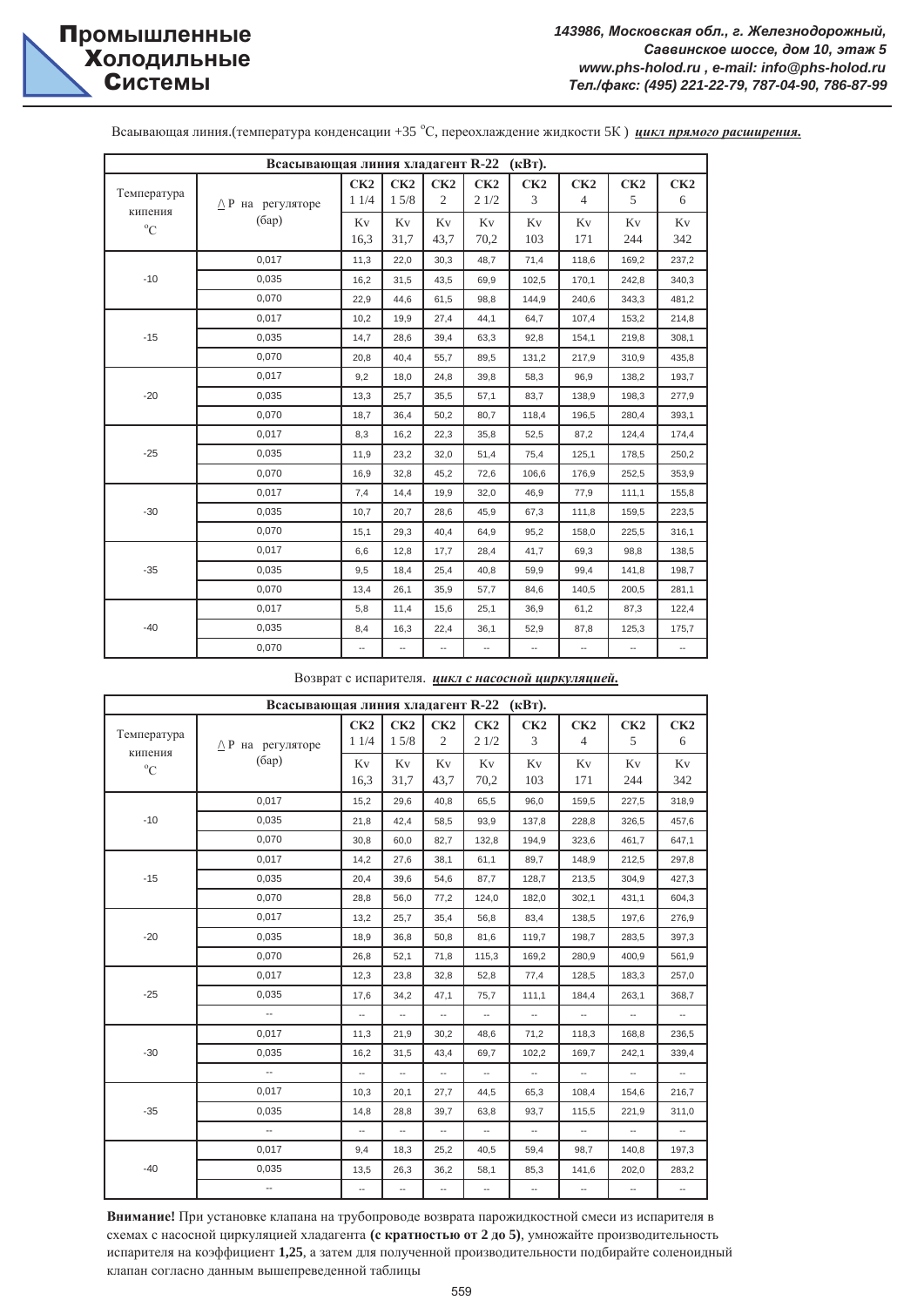|                                        | Жидкостная линия хладагент R-22<br>$(\mathbf{R}\mathbf{B}\mathbf{T})$ . |             |            |            |           |             |                          |                       |             |          |
|----------------------------------------|-------------------------------------------------------------------------|-------------|------------|------------|-----------|-------------|--------------------------|-----------------------|-------------|----------|
| Температура<br>жидкости<br>$^{\circ}C$ | $\triangle$ Р на регуляторе                                             | S6N<br>3/16 | S8F<br>1/2 | S7A<br>3/4 | S7A<br>1  | S5A<br>11/4 | S <sub>5</sub> A<br>15/8 | S5A<br>$\overline{c}$ | S5A<br>21/2 | S5A<br>3 |
|                                        | (6ap)                                                                   | Kv<br>0,5   | Kv<br>2,3  | Kv<br>6,8  | Kv<br>8,6 | Kv<br>16,3  | Kv<br>31,7               | Kv<br>43,7            | Kv<br>70,7  | Kv<br>98 |
|                                        | 0.070                                                                   | 122,2       | 154,5      | 122,2      | 154,5     | 292,8       | 569.6                    | 785,1                 | 1270,2      | 1760,6   |
| $-10$                                  | 0,140                                                                   | 211,6       | 267,6      | 211,6      | 267,6     | 507,2       | 986,4                    | 1359,8                | 2200,0      | 3049,5   |
|                                        | 0,210                                                                   | 273,2       | 345,5      | 273,2      | 345.5     | 654,8       | 1273,5                   | 1755,5                | 2840,2      | 3936,9   |
|                                        | 0.070                                                                   | 118,1       | 149,3      | 118,1      | 149.3     | 283,0       | 550.4                    | 758,7                 | 1227,5      | 1701,4   |
| $-5$                                   | 0,140                                                                   | 204,5       | 258,6      | 204,5      | 258,6     | 490,2       | 953,3                    | 1314,1                | 2126,0      | 2947,0   |
|                                        | 0,210                                                                   | 264,0       | 333,9      | 264,0      | 333,9     | 632,8       | 1230,6                   | 1696,5                | 2744,7      | 3804,5   |
|                                        | 0,070                                                                   | 114,0       | 144,1      | 114,0      | 144,1     | 273,1       | 531,2                    | 732,3                 | 1184,7      | 1642,2   |
| 0                                      | 0,140                                                                   | 197,4       | 249,6      | 197,4      | 249.6     | 473,1       | 920,1                    | 1268,4                | 2052,0      | 2844.4   |
|                                        | 0,210                                                                   | 254,8       | 322,2      | 254,8      | 322,2     | 610,8       | 1187,8                   | 1637,4                | 2649.1      | 3672,0   |
|                                        | 0.070                                                                   | 93,3        | 118,0      | 93,3       | 118,0     | 223,7       | 435,0                    | 599,7                 | 970,2       | 1344,8   |
| 25                                     | 0,140                                                                   | 161,6       | 204,4      | 161,6      | 204,4     | 387,4       | 753,4                    | 1038,6                | 1680,3      | 2329,2   |
|                                        | 0,210                                                                   | 208.7       | 263.9      | 208,7      | 263.9     | 500,1       | 972,7                    | 1340.9                | 2169,3      | 3007,0   |
|                                        | 0,070                                                                   | 80,9        | 102.4      | 80,9       | 102,4     | 194,0       | 377,3                    | 520,1                 | 841,4       | 1166,3   |
| 40                                     | 0,140                                                                   | 140,2       | 177,3      | 140.2      | 177,3     | 336,0       | 653.4                    | 900.8                 | 1457.3      | 2020,1   |
|                                        | 0,210                                                                   | 181,0       | 228,9      | 181,0      | 228,9     | 433,8       | 843,6                    | 1162,9                | 1881,4      | 2607,9   |

Данные в таблице приведены для температуры кипения =-10 °С

|                         | Жидкостная линия нагнетания жидкостного насоса хладагент R-22 (кВт). |            |                          |                     |                          |                          |                          |                          |                          |                                    |  |
|-------------------------|----------------------------------------------------------------------|------------|--------------------------|---------------------|--------------------------|--------------------------|--------------------------|--------------------------|--------------------------|------------------------------------|--|
| Температура             | $\wedge$ Р на регуляторе                                             | S8F<br>1/2 | S <sub>4</sub> A<br>3/4  | S4A<br>$\mathbf{1}$ | S4A<br>11/4              | S4A<br>15/8              | S4A<br>$\overline{2}$    | S4A<br>21/2              | S <sub>4</sub> A<br>3    | S <sub>4</sub> A<br>$\overline{4}$ |  |
| жидкости<br>$^{\circ}C$ | (6ap)                                                                | Kv<br>2,3  | Kv<br>6,2                | Kv<br>8,6           | Kv<br>15                 | Kv<br>28,6               | Kv<br>42,4               | Kv<br>60                 | Kv<br>86                 | Kv<br>116                          |  |
|                         | 0,140                                                                | 55,4       | $\overline{\phantom{a}}$ | --                  | $\overline{\phantom{a}}$ | $\overline{\phantom{a}}$ | --                       | $\overline{\phantom{a}}$ | $\overline{\phantom{a}}$ | --                                 |  |
| $-10$                   | 0,280                                                                | 82,6       | 222,8                    | 309,0               | 539,0                    | 1027,6                   | 1523,5                   | 2155,9                   | 3090,1                   | 4168,0                             |  |
|                         | 0,350                                                                | 92,4       | 249,1                    | 345,5               | 602,6                    | 1148.9                   | 1703,3                   | 2410,3                   | 3454,8                   | 4660,0                             |  |
|                         | 0,140                                                                | 61,2       | $\overline{\phantom{a}}$ | --                  | $\overline{\phantom{a}}$ | $\overline{\phantom{a}}$ |                          | $\overline{\phantom{a}}$ | $\overline{\phantom{a}}$ | $\overline{\phantom{a}}$           |  |
| $-20$                   | 0,280                                                                | 86,6       | 233,4                    | 323,7               | 564.6                    | 1076,6                   | 1596,0                   | 2258,5                   | 3237,2                   | 4366,4                             |  |
|                         | 0,350                                                                | 96,8       | 260,9                    | 361,9               | 631,3                    | 1203,6                   | 1784,4                   | 2525,1                   | 3619,3                   | 4881,8                             |  |
|                         | 0,140                                                                | 62,6       | $\overline{\phantom{a}}$ | --                  | --                       | $\overline{\phantom{a}}$ | $\overline{\phantom{a}}$ | $\overline{\phantom{a}}$ | $\overline{\phantom{a}}$ | --                                 |  |
| $-25$                   | 0,280                                                                | 88.5       | 238,6                    | 330,9               | 577,2                    | 1100.6                   | 1631,6                   | 2308.8                   | 3309.3                   | 4463.8                             |  |
|                         | 0,350                                                                | 99.0       | 266.7                    | 370,0               | 645.3                    | 1230.5                   | 1824,2                   | 2581.4                   | 3700.0                   | 4990.6                             |  |
|                         | 0,140                                                                | 63.9       | $\overline{\phantom{a}}$ | $\overline{a}$      | $\overline{\phantom{a}}$ | $\overline{\phantom{a}}$ | $\overline{\phantom{a}}$ | $\overline{\phantom{a}}$ | $\overline{\phantom{a}}$ | $\overline{a}$                     |  |
| $-30$                   | 0,280                                                                | 90,4       | 243,6                    | 337,9               | 589,3                    | 1123,6                   | 1665,7                   | 2357,1                   | 3378,5                   | 4557,1                             |  |
|                         | 0,350                                                                | 101.0      | 272.3                    | 377.7               | 658.8                    | 1256.2                   | 1862.3                   | 2635.3                   | 3777.3                   | 5095.0                             |  |
|                         | 0,140                                                                | 65,2       | $\overline{\phantom{a}}$ | --                  | $\overline{\phantom{a}}$ | $\overline{\phantom{a}}$ |                          | $\overline{\phantom{a}}$ | $\overline{\phantom{a}}$ | --                                 |  |
| $-35$                   | 0,280                                                                | 92,1       | 248,4                    | 344.5               | 600.9                    | 1145,7                   | 1698,6                   | 2403,6                   | 3445.2                   | 4647,0                             |  |
|                         | 0,350                                                                | 103,0      | 277,7                    | 385,2               | 671,8                    | 1281,0                   | 1899.0                   | 2687,3                   | 3851,8                   | 5195,5                             |  |
|                         | 0,140                                                                | 66,4       | $\overline{\phantom{a}}$ | --                  | $\overline{\phantom{a}}$ | $\overline{\phantom{a}}$ |                          | $\overline{\phantom{a}}$ | $\overline{\phantom{a}}$ | --                                 |  |
| $-40$                   | 0,280                                                                | 93,9       | 253,1                    | 351,1               | 612,4                    | 1167,6                   | 1731,0                   | 2449.5                   | 3510,9                   | 4735,7                             |  |
|                         | 0,350                                                                | 105.0      | 283,0                    | 392,5               | 684,7                    | 1305,4                   | 1935,3                   | 2738,6                   | 3925.3                   | 5294,6                             |  |